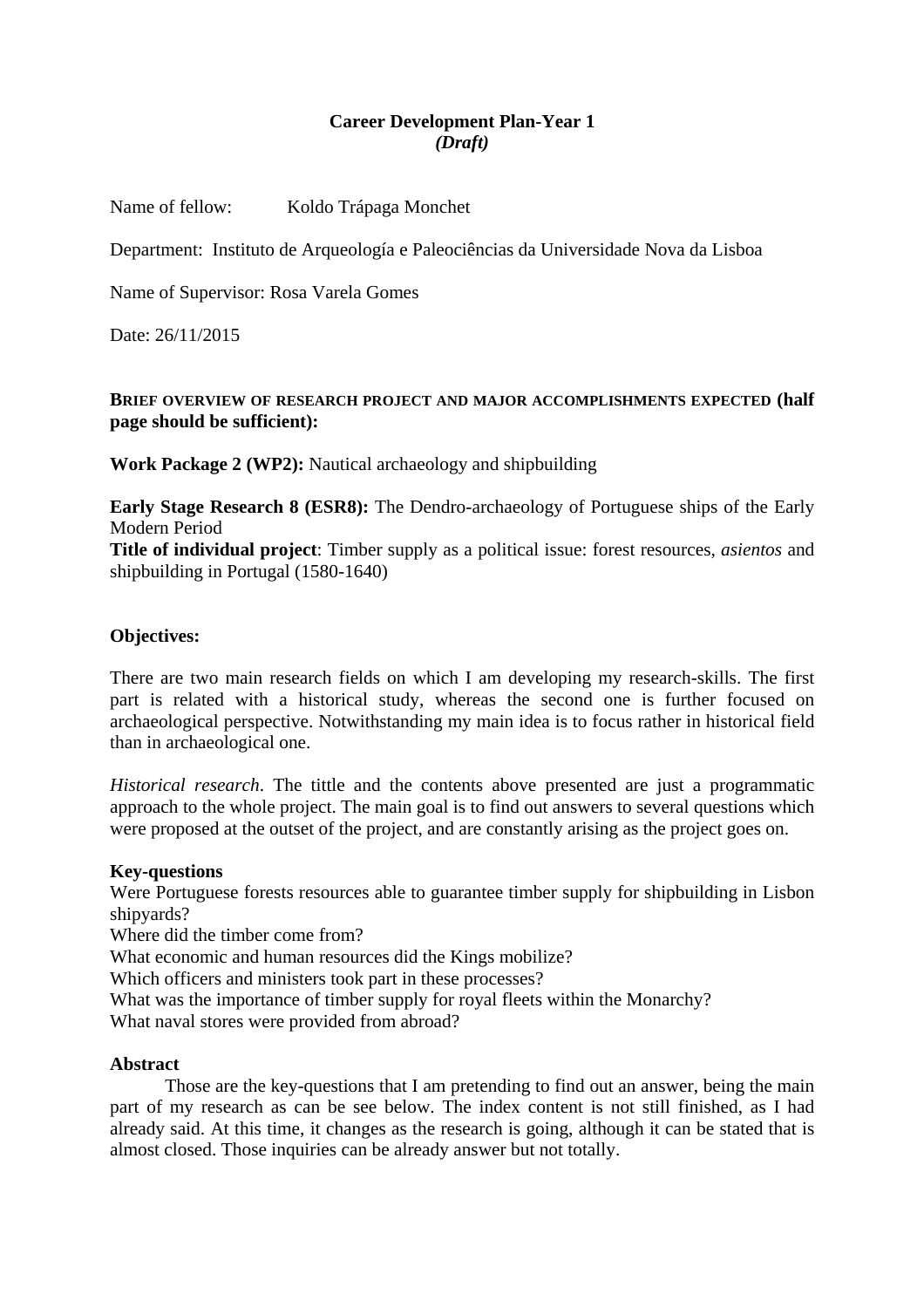Throughout the research time span (1580-1640) Portuguese Kings relied timber supply through four different ways:

- 1) Forests belonged to the King
- 2) Private lands
- 3) Signing up *asientos* or large loans
- 4) Trade routes

### **Issues to deal with: foregoing considerations**

One of the main issues that whomever endeavor to study a Portuguese topic is primary sources starvation. No one has tried hitherto to analyze timber supply in Portugal Kingdom as a result of several reasons. It would be further easier to focus on a Spanish topic, however it is a historical lack that I must fill. There is hardly available information I am therefore struggling with a big that is actually hindering my research. The available information is scattered along several countries. There are probably rather than a dozen archives and libraries, which I must check, and their guides are frequently as well arranges as they may have.

Consequently, it requires spending a large amount of time, travels and having a noteworthy background. There is not time to waste for; otherwise I cannot assure I am going to achieve the goal of writing a book at the end of the project. I would like to make sure than I am exposing correctly the importance and complexity of my research proposal. If not there are high probabilities of failure.

On the other hand, I do not want to curb my research to a 'traditional' historical research. Apart from developing an innovative research I want to gather the whole information-data into the Historical GIS in order to create a Historical timber supply map from 1580 to 1640.

Introduction: state-art of timber supply in Portugal

- 1. Portuguese and Spanish King's forest resources for shipbuilding: a comparative approach
	- 1.1. The political configuration of the Portuguese kingdom
	- 1.2. The regulation of the use of *coutadas* and *matas* throughout XVIth century
	- 1.3. Political configuration of the Spanish Monarchy (1550-1598)
	- 1.4. Location of *Sitios Reales* and its institutionalization
	- 1.5. The conquer of Lisbon and Portugal by Philip II (1578-1581)
	- 1.6. Philip II, the elites of the Portugal kingdom and the use of *coutadas* and *matas*
- 2. Changes and continuities throughout the period of Union (1580-1618)
	- 2.1. The regulation of *Montero Mor* in 1605
	- 2.2. Timber supply for shipbuilding through king's forest resources in Portugal
	- 2.3. Private individual lands exploited for king's fleet
- 3. The court of Lisbon and the great royal navies at the turn of  $16<sup>th</sup>$  century
- 4. *Asientos* (money agreement) for Portuguese Fleets during Philip III reign (1598-1621)
	- 4.1. General context of the Catholic Monarchy
	- 4.2. Men, money and ships: the struggle to maintain the control over oceans
	- 4.3. Shipbuilding and fitting out fleets: timber use
- 5. Portugal Fleets in Thirty Years War (1618-1640)
	- 5.1. The beginning of a new era: the *valimiento* of don Baltasar de Zúñiga and Olivares Count-Duke.
	- 5.2. Fund and material resources expenditures to supply Portuguese Fleets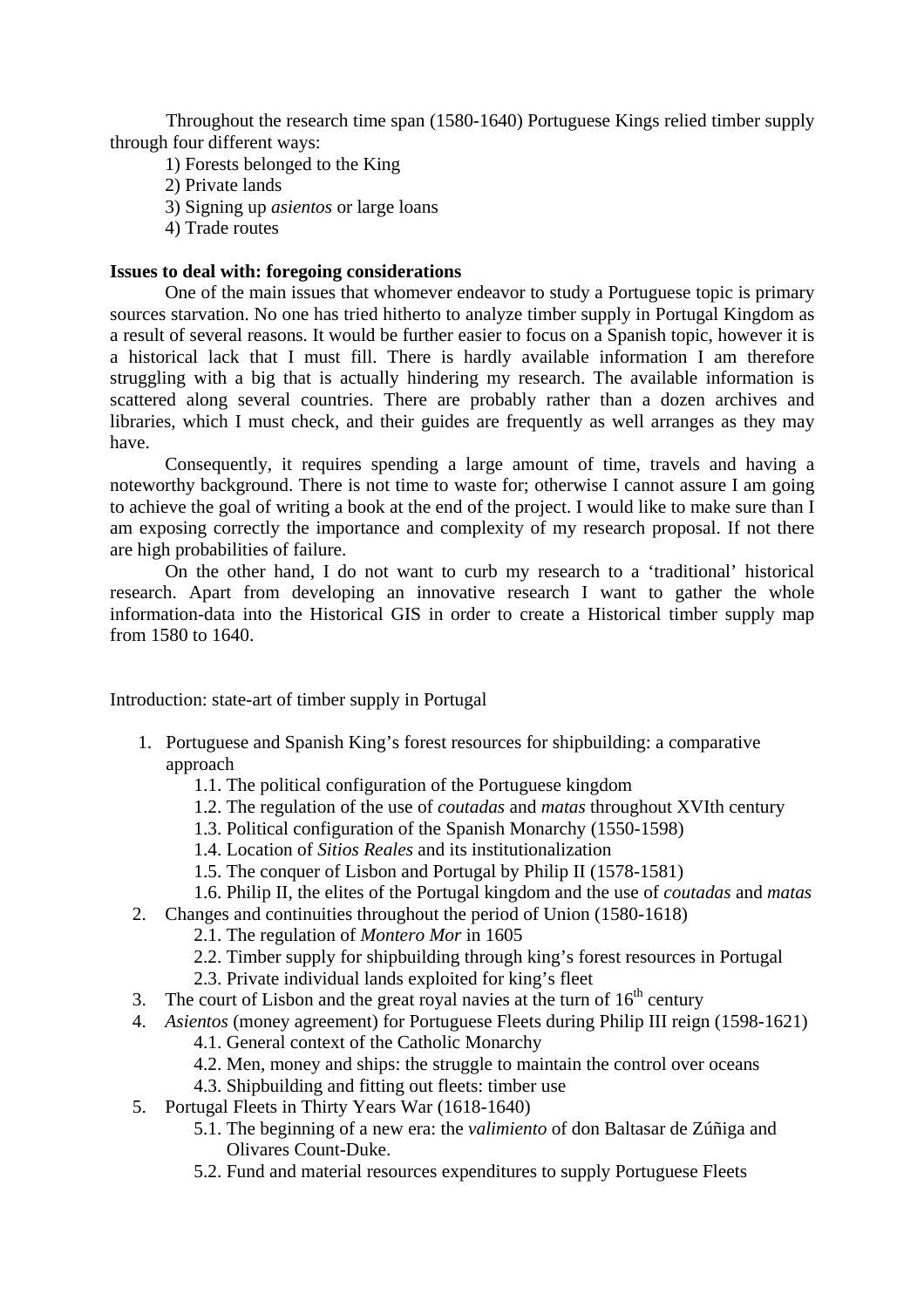- 5.2.1. *Coutadas* and *matas*
- 5.2.2. *Asientos* signed up in the courts of Madrid and Lisbon

The Kingdom of Portugal was politically structured in the fifteenth century through a court that was composed by Royal Households and administrative institutions such as *os Conselhos*. Regarding our research project there is a parallel process between regulating the household and the forest. The government of the Kingdom was based on the classical studies of Aristotle. Aristotelian *oeconomica* philosophy explained how the King, as a *pater familiae*, must have ruled the Kingdom. It was understood as a prolongation of their family, so forests belonged to the King were managed by the same logical-pattern of *oeconomica*: to preserve and to replenish their heritage and left it to their successors without loss.

The Age of Discoveries led Portuguese Kings to new opportunities to gain knowledge, resources and power. Thus, it allowed structuring politically the kingdom standing out the superiority of the King over the society. They gathered the whole Kingdom around them. However, the discovery of new lands and territories also meant new difficulties to cope with, such as the distance, lack of knowledge in some areas or the increasing demand of some goods like wood.

Timber was an essential raw material throughout Early Modern Age. Portuguese Kings were always worried about its supply for shipbuilding. Indeed, the combination of both points (the discovery of new lands and timber supply) was an issue, although not an insurmountable one. Thet sought to guarantee timber supply throughout different ways. Shedding light upon those strategies related with the political, economical and international evolution of the Monarchy it might be my main contribution.

First of all, Iberian kings developed a very great deal of legislative activity in order to mark off, manage and make use of their own forest resources. They were called *coutadas* and *matas* in Portugal, while *Sitios Reales* was the name given in Castile. The main goal was to keep them under its sovereignty for different issues. Hunting activity was the most wellknown, but it was not the only one. On top of that, especially in the Portuguese case, timber supply was a concern which kings had to care about.

 The ordinances regulating those area (*coutadas* and *matas*) paid more attention to trees instead of hunting activities. During the sixteenth century, there were several ordinances (*regimentos*) that attempted to mark off the territory of *coutadas* and *matas*. Heitor Homem Botelho who was the judge of king's *coutadas* systematized them in 1584. As well as know, after 1580 both kingdoms had the same Monarch, although they remained practically independent. It was always a process tightly related with the political evolution of the Monarchy.

We are firstly going to analyse the Spanish case. Why? As it had been quoted there is not enough information for the Portuguese case, therefore if we take into account the case of Castile we are going to be able to understand further what was going on in Portugal. Thus we aim to shed light upon our topic and make a comparison with the case of Castile. It seems to suit better if we take into account the fact that henceforth 1580 the same king ruled both Kingdoms.

In third place, the *asientos* (large loans) signed up by Kings and viceroys during the reigns of Philip II, III and IV from 1580 to 1640. Not only did the kings sign up *asientos* with moneylenders, but also viceroys made economy agreements with individuals. A large amount of persons got involved into the Monarchy policies through loans, providing services within the Navy or simply supplying timber and other essential goods. We would like to study the development of these relationships in chapters four, five and six.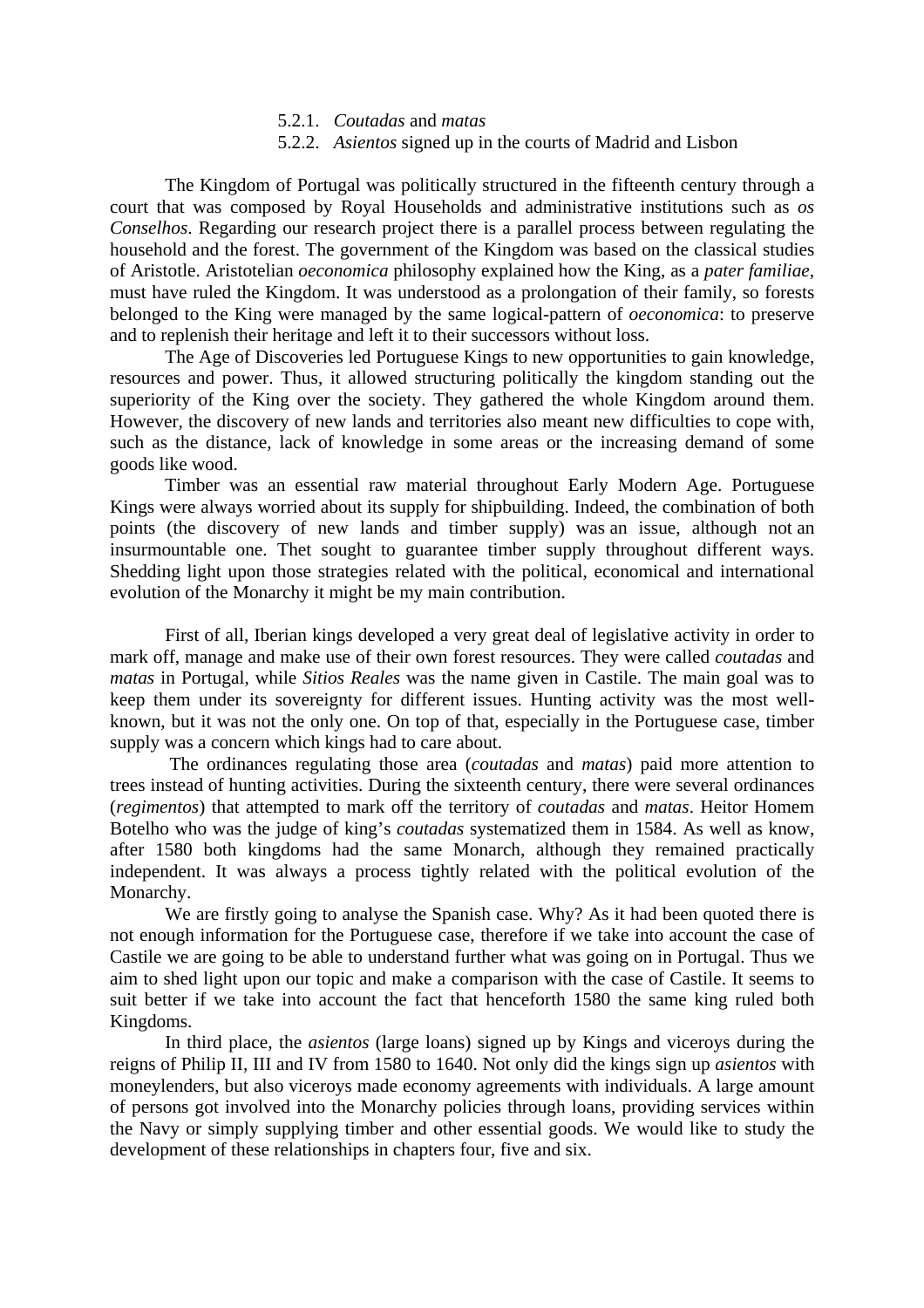These large loans were signed up for multiply tasks, so they were not only used to boost shipbuilding but also to provide those naval stores which were seeking abroad such as masts, yards and rigging. Therefore, large loans and trade were utterly connected. In case of having time, I am going to study this point through the idea of *trust*. Why did the Crown trust in some courtiers and networks?

Eventually, we recognize the importance of pictures, maps and illustrations that shows the main points, areas and places of timber suppl. For that reason, we are going to use several of them. Last but not least, we will aim at reconstructing the geography of *coutadas* and *matas* supplied timber for shipbuilding and also ship's life through the use of database such as GIS, revealing the multidisciplinary spirit of the project.

#### *Archaeological research***.**

On the other hand, the archaeological research is the other main part of the project in which I will focus on within IAP and Work package 2, although I would like to limit it to a minor research field, providing a historical background to the WP and to the whole project.

- To identify the main ships of Portuguese fleets.
- To identify shipbuilding features.
- To identify shipwrecks.
- To identify tree species deployed in Lisbon shipyard.
- To identify wood quality.

All of them based on unknown historical primary sources instead of shipbuilding treatises book that had been used worldwide.

#### **The main goals are**:

- To compile data from published books regarding forest resources and timber supply for shipbuilding.
- To compile data from primary resources regarding forest resources and their uses.
- To compile data from primary resources regarding timber supply for shipbuilding and hauling them.
- To Study *asientos* and the amount of money mobilized by the Monarchy in Lisbon and Madrid for the Royal Navy;
- To Identify and locate ships and vessels which were constructed and repaired in Portuguese's shipyards.
- To recover wooden samples from relevant Portuguese sites and shipwrecks
- To create my own database (GIS) in which I am going to include dates above expressed.

I have recently discovered two unknown Portuguese manuscripts of two Portuguese ships. They departed from Lisbon outward India at the beginning of  $17<sup>th</sup>$  century. Rosa and I had agreed to transcript and thereafter make a historical critical study (in English) by using other unknown materials as their economical expenditures that are scattered along Europe (Spain, Portugal and England).

#### **Methodology**: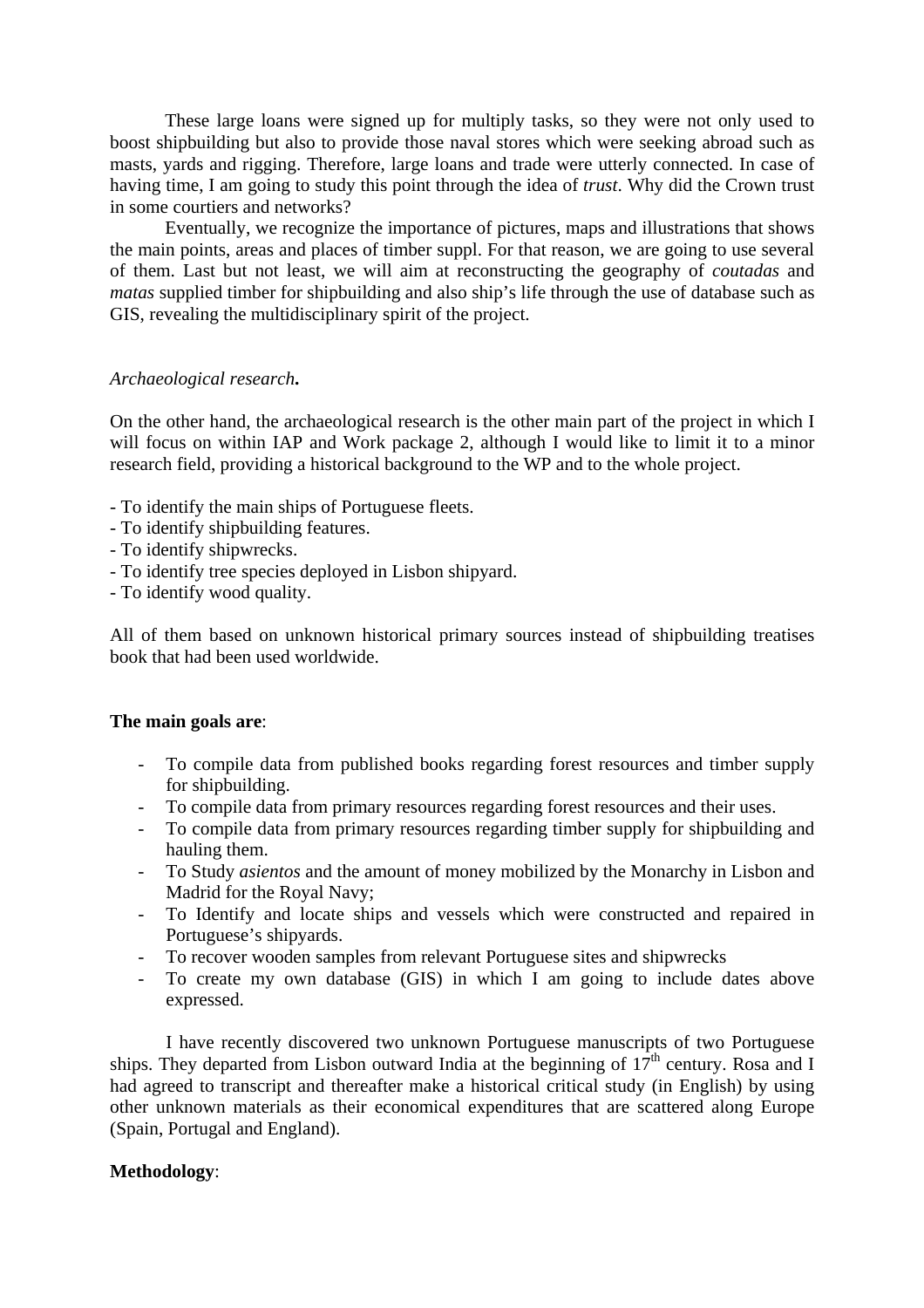This work aims at reflecting the interdisciplinary spirit of the whole ITN project, although it is eminently based on the historiographical methods and sources. We are going to focus our research on Spanish, Portuguese and English archives and libraries in order to achieve the goals above expressed.

I would like to fulfill my historical research project through three approaches: court study, environmental history and the idea of *trust* related to providing timber and naval stores

The earthquake of 1755 destroyed a large proportion of Portuguese's primary resources located in archives and libraries, although still (Este conector no va bien aquí. Entiendo ambas frases pero no la relación) Portugueses archives and libraries already contained useful information which will give us useful information. However, the Spanish archives will allow us to confront those difficulties in case of lack of information, therefore we will cross-reference information from different archives of Spain, Portugal and England:

From Spain following ones:

- Archivo General de Palacio
- Archivo General de Simancas
- Archivo Histórico Nacional
- Archivo del Museo Naval
- Biblioteca Nacional de España
- Biblioteca Real de Palacio
- Real Academia de la Historia

From Portugal:

- Arquivo e Biblioteca de Obras Publicas
- Arquivo Historico do Tribunal de Contas
- Arquivo Historico Ultramarino
- Arquivo Nacional Torre do Tombo
- Biblioteca de Ajuda
- Biblioteca Nacional de Portugal

From England

- British Library.

#### **LONG-TERM CAREER OBJECTIVES (over 5 years):**

1. Goals:

To finish my PhD in the Universidad Autónoma de Madrid supervised by Prof. Dr. José Martínez Millán and Prof. Dr. Ana Crespo Solana.

To prepare and coming out a book at the end of the project.

To apply to a post-Doctoral Marie Curie Grant with the objective of prolonging the current research line.

To keep on going with my PhD research publishing articles, books' chapters and a book.

2. What further research activity or other training is needed to attain these goals?

Besides the activities and trainings that are included in the project, there are some other research activities and training need to get these goals, such as: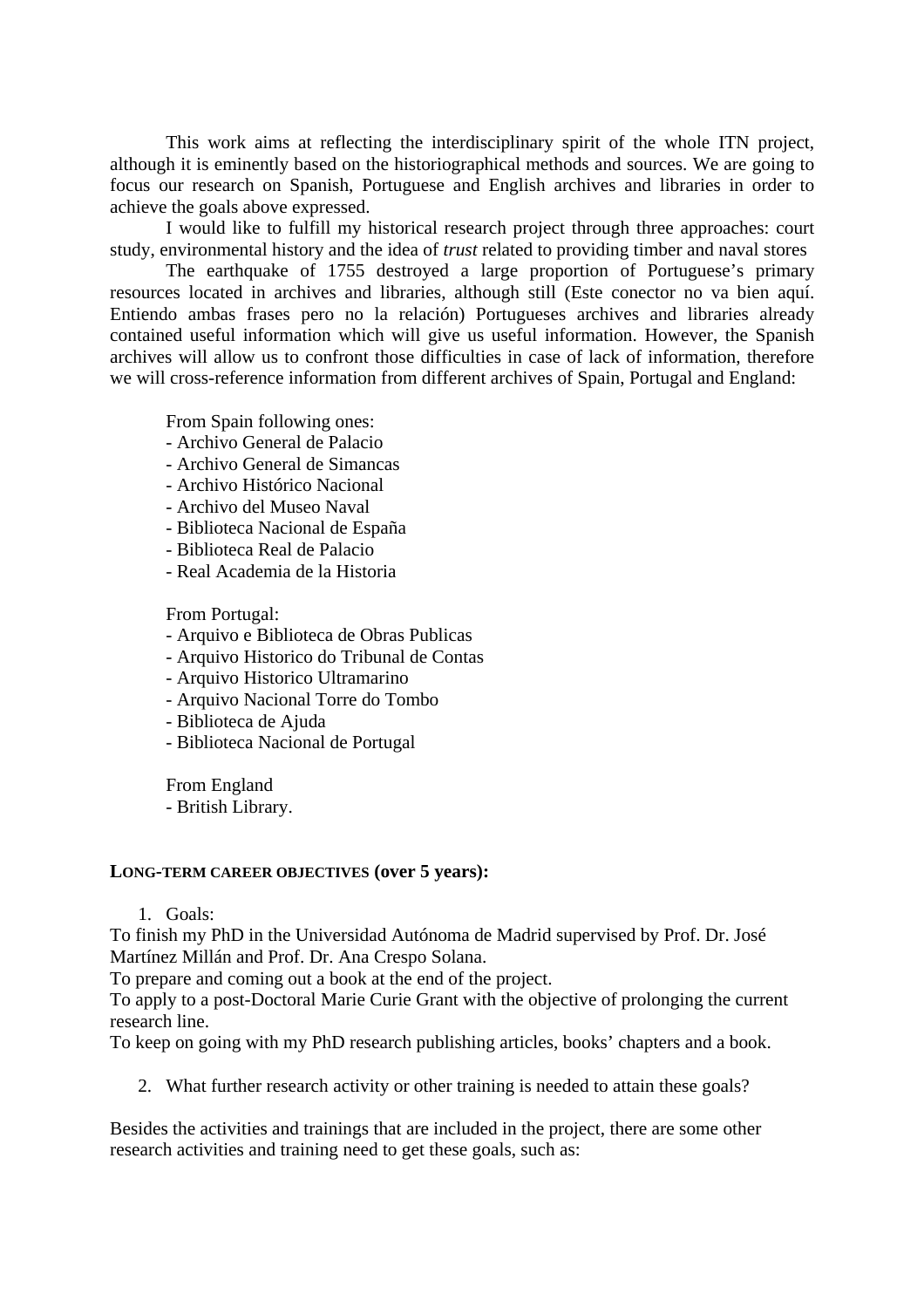- Improve knowledge of English and Portuguese in order to be able of speaking and writing them.

- To boost knowledge in order to apply to other calls.

# **SHORT-TERM OBJECTIVES (1-2 years):**

- 1. Research results
	- o Anticipated publications:

To publish reviews, articles and chapters of books in National and International journals.

o Anticipated conference, workshop attendance, courses, and /or seminar presentations:

Workshop attendace:

Presenting papers in international and national conferences organized by institutions and networks:

- Apply to VI conference of IKUWA.
- *i* Apply to International Maritime History Conference?

Moreover, Presentation in international conferences organized by institutions and networks such as the International Association of Economic History, the Forum on European Expansion and Global Interaction, World History Association.

- 2. Research Skills and techniques:
	- o Training in specific new areas, or technical expertise etc:
		- 1. Improve GIS skills.
		- 2. Improve on English academic writing.
	- o Intensive Training courses and workshops integrated in the Network program.

Intensive Training courses and workshops integrated in the Network program: History of Wooden Shipbuilding and Books and Treatises on Shipbuilding at CCHS-CSIC by Filipe Castro (TAMU, USA),  $14<sup>th</sup> - 16<sup>th</sup>$  January 2015; Historiography and archive research (Rijksuniversiteit Groningen, RUG, May 2015); Geographic Information Systems (CCHS-CSICCommunication and Presentation Skills (CCHS-CSIC); Dendrochronology and wood anatomy (WU, USC); Scientific communication and multidisciplinary team-work (WU).

#### **Secondment**

Secondment in University Wales Trinity Saint David (UWTSD) supervised by Prof. Dr. Nygel Nayling in order to boost HGIS skills and English skills

Brief research-stays in Spain to research in its archives, focusing especially in Simancas. Secondment in Leiden University

3. Research management: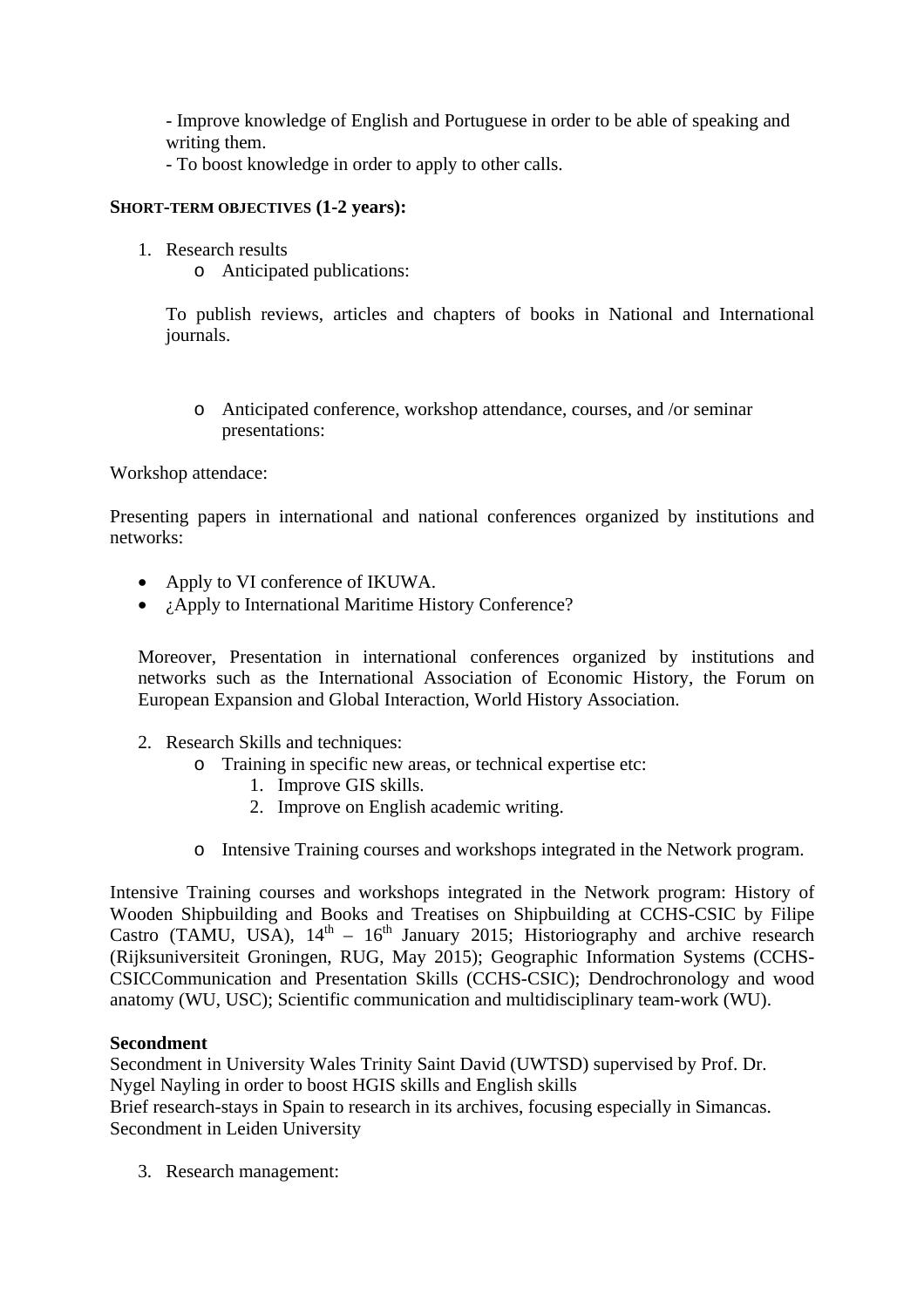o Fellowship or other funding applications planned (indicate name of award if known; include fellowships with entire funding periods, grants written/applied for/received, professional society presentation awards or travel awards, etc.)

This is a must in touch with Ana, Nigel and Rosa.

4. Communication skills:

- To improve communication skills by taking part in national and international conferences.

- Ability to debate scientific questions within scientific international community in English and Spanish.

5. Other professional training (course work, teaching activity):

- English courses. Up to day I had attended further 200 hours and I am studying by my own around 20 hours per week. I enlisted again to British Council in Lisbon. - Teaching activity

- 6. Anticipated networking opportunities
- 6. Other activities (community, etc) with professional relevance:

- To get in touch with other researchers and teachers specialized in the Iberian scope of the project, especially in historical and archaeological fields.

Date & Signature of fellow: Date & Signature of supervisor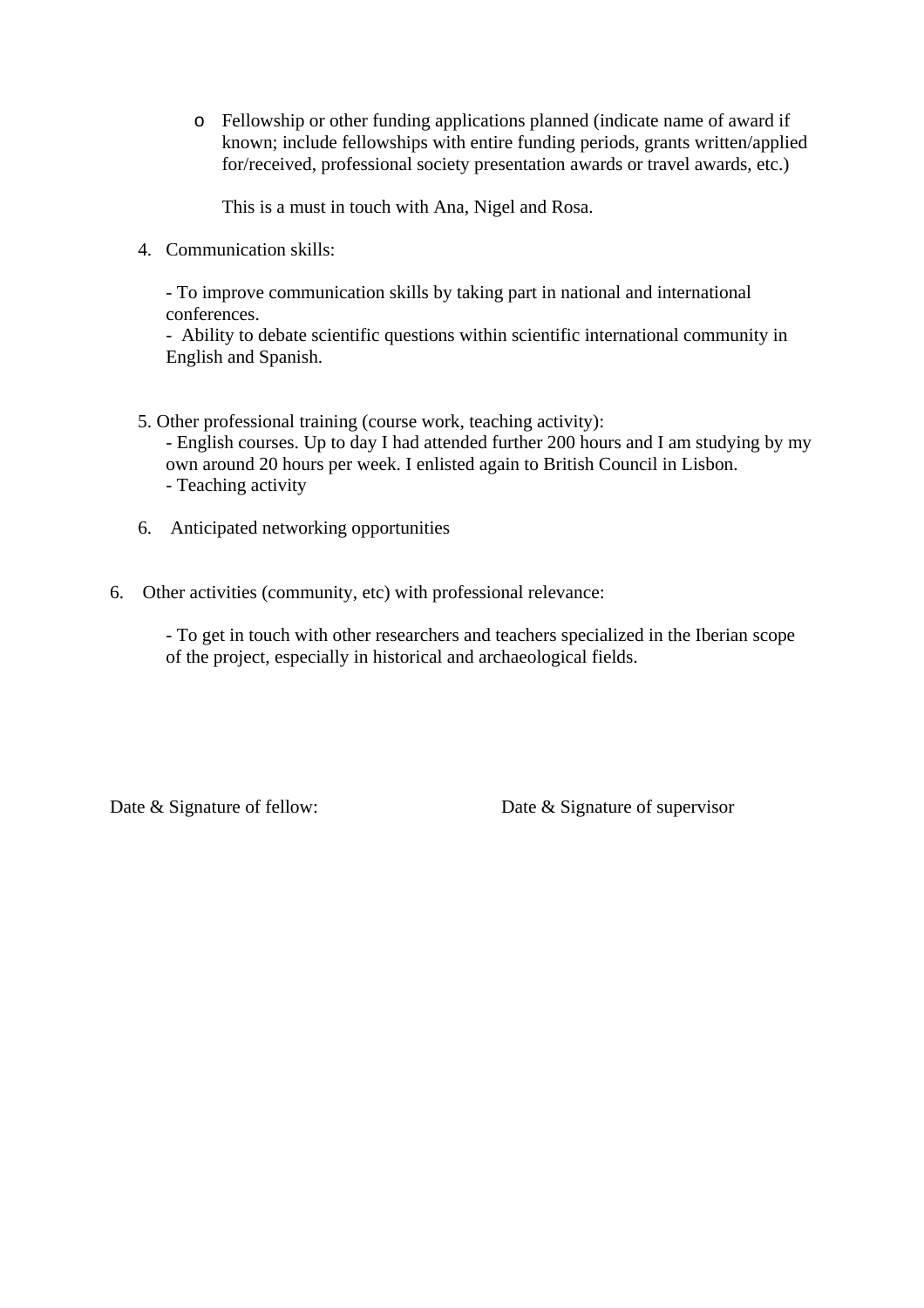# **Career Development Plan-Final year**  *(Draft)*

# **BRIEF OVERVIEW OF PROGRESS, ACHIEVEMENT AND PERFORMANCE (half page should be sufficient):**

#### **LONG-TERM CAREER OBJECTIVES (over 5 years):**

If relevant, mention any adjustments to your long-term career objectives as a result of the training received.

#### **SHORT-TERM OBJECTIVES ACHIEVED DURING THE TRAINING PERIOD:**

1. Research results

6.1. Publications (incl. in press):

Came out relates to other projects (articles and books chapter):

- José Martínez Millán & Koldo Trápaga Monchet (2015): "La transformación institucional de la Cámara Real de la Monarquía hispana durante el siglo XVI", in *La reconfiguración de la Monarquía Católica: el reinado de Felipe IV (1621-1665)*, Madrid, Polifemo, I, 317-439.
- (2015): "Las casas reales de don Juan de Austria en la Monarquía Católica (1642- 1679)", in *La reconfiguración de la Monarquía Católica: el reinado de Felipe IV (1621-1665)*, Madrid, Polifemo, I/3, pp. 1781-1867.
- (2015): "Apéndice III: La Casa de don Juan de Austria", in *La reconfiguración de la Monarquía Católica: el reinado de Felipe IV (1621-1665)*, Madrid, Polifemo, II, pp. 3089-3357.
- (2015): "La percepción de don Juan de Austria en Flandes (1656-1659), in *Comercio y cultura en la Edad Moderna. Publicaciones de la XIII Reunión científica de la Fundación Española de Historia Moderna*, Sevilla, Universidad de Sevilla, pp. 2839- 2852.
- (2015): "Los caballeros de hábito en las casas de don Juan de Austria (1642-1679)", in *II Encuentro de Jóvenes Investigadores en Historia Moderna. Líneas recientes de investigación en Historia Moderna*, Madrid, Universidad Rey Juan Carlos II, pp. 351- 366.
- José Eloy Hortal Muñoz, Koldo Trápaga Monchet: "The Royal Households in the Hasburg Netherlands after the Departure of the House of Burgundy: From the Entourages of the Governors-General to the Maison Royale de Bruxelles", in *Dutch Crossing*, 1/39 (February 2015), pp. 3-25.

Came out relates to other project as editor:

• José Martínez Millán, Manuel Rivero Rodríguez, Gloria Alonso de la Higuera, Koldo Trápaga Monchet & Javier Revilla Canora (2014, October): *La doble lealtad: entre el servicio al rey y la obligación a la Iglesia*, Madrid, librosdelacorte.es, on-line.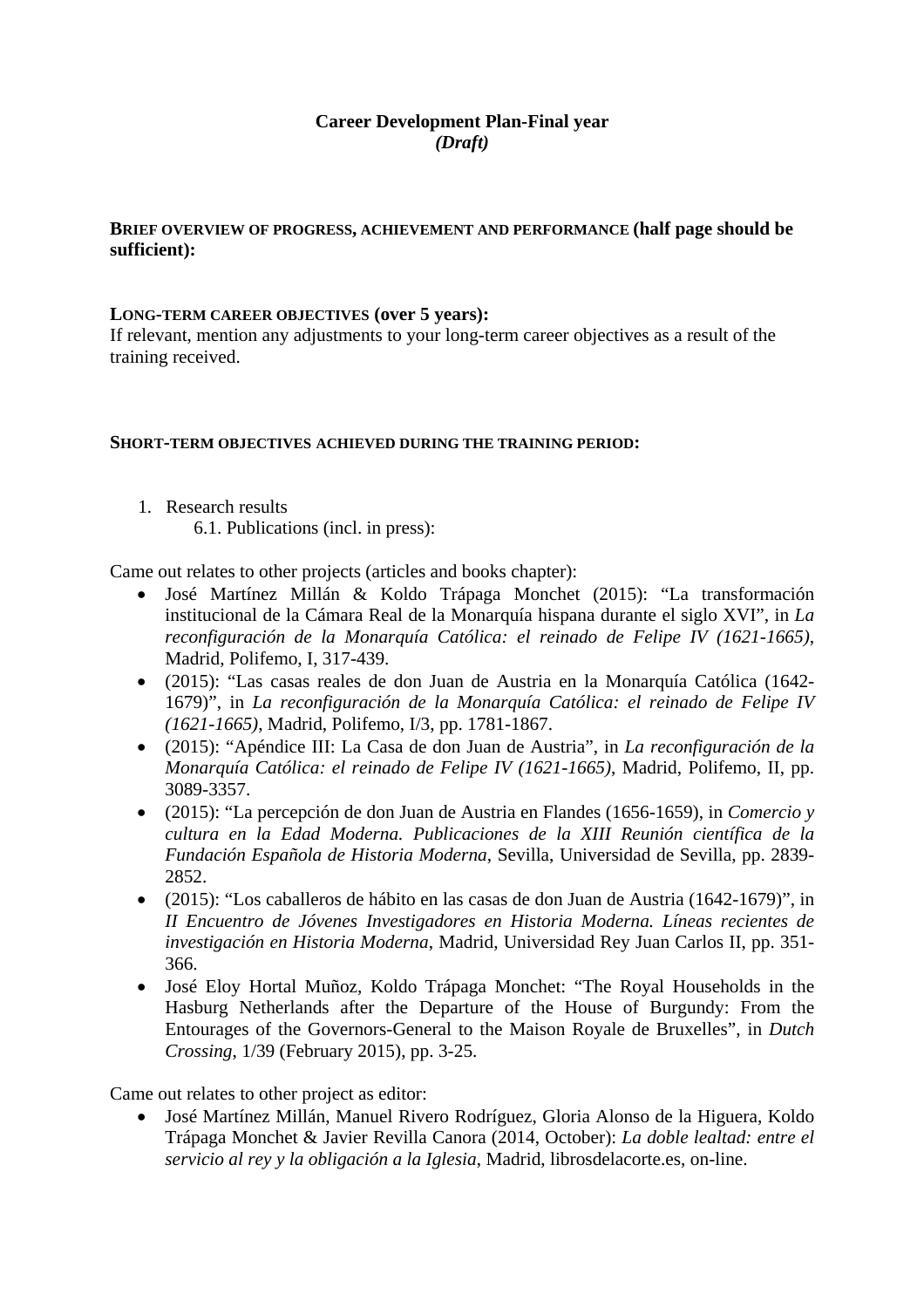Came out relates to other project (book review):

• (2014): *Las Guardas Reales de los Austrias hispanos*, in *librosdelacorte* (8), pp. 94- 97.

Forthcoming (in press):

- José Luis Gasch, Koldo Trápaga Monchet and Ana Rita Trindade "Shipbuilding in Times of War. Contracts for the Construction of Ships and Provision of Supplies in the Spanish Empire (c. 1580 to 1650)" (delivered  $1<sup>st</sup>$  October 2015), as result of the Conference *Connected Oceans: New Avenues of Research in Maritime and Oceans History*.
- "Las armadas de Portugal en los reinados de los Felipes (1580-1640)" (delivered 14<sup>th</sup> July 2015), as result of the Conference *III Encuentro de Jóvenes Investigadores. Líneas recientes de investigación en Historia Moderna: Familia, cultura material y formas de poder*.
- "Resucitando la Guerra de la mar": The timber supply as a political problem in the Court of Lisbon (1617-1622)" (delivered January 2015), as result of *A Gestão dos recursos florestais Ibéricos na construção naval da idade moderna: História e Arqueologia*.

Forthcoming related to other projects (book chapter):

- "El oficio del caballerizo mayor en el reino de Nápoles durante el siglo XVII" (delivered October 2014), as a result of International Conference *Las Caballerizas Reales y el mundo del caballo*
	- 6.2. Conference, workshop attendance, courses, and /or seminar presentations:

Forthcoming papers relate to other projects.

I submitted and it was accepted the panel chaired by Ana Crespo Solana: "The reconfiguration of Catholic Netherlands during the second half of the seventeenth century: policy, religion and marriages", in which I am going to present the paper: "The political reconfiguration of Bruxelles' court through don Juan José de Austria: the establishment of the 'Maison royalle de Bruxelles'. Madrid, 1-3 December 2015.

Presenting paper:

- Félix Labrador Arroyo & Koldo Trápaga Monchet: "El Real Sitio y Soto de Roma: articulación territorial y aprovechamiento forestal en la Monarquía hispana (siglos XVI-XVII)", in International Conference *Crossing Borders: Connecting Edfes of Enviromental History*, will be held in Porto, 5-7 November 2015. We are going to address this article to *Environmental History* review.
- "La provisión de madera como una necesidad política: bosques, asientos y construcción naval en el reino de Portugal (1580-1640)", in Seminário de Investigadores FCT e Pós-Doc's. Held in Lisbon 21-22 September 2015.
- "Las armadas en el reino de Portugal en los reinados de los Felipes (1580-1640)", in *III Encuentro de Jóvenes Investigadores. Líneas recientes de investigación en Historia Moderna: Familia, cultura material y formas de poder*. Held in Valladolid 2-3 July 2015.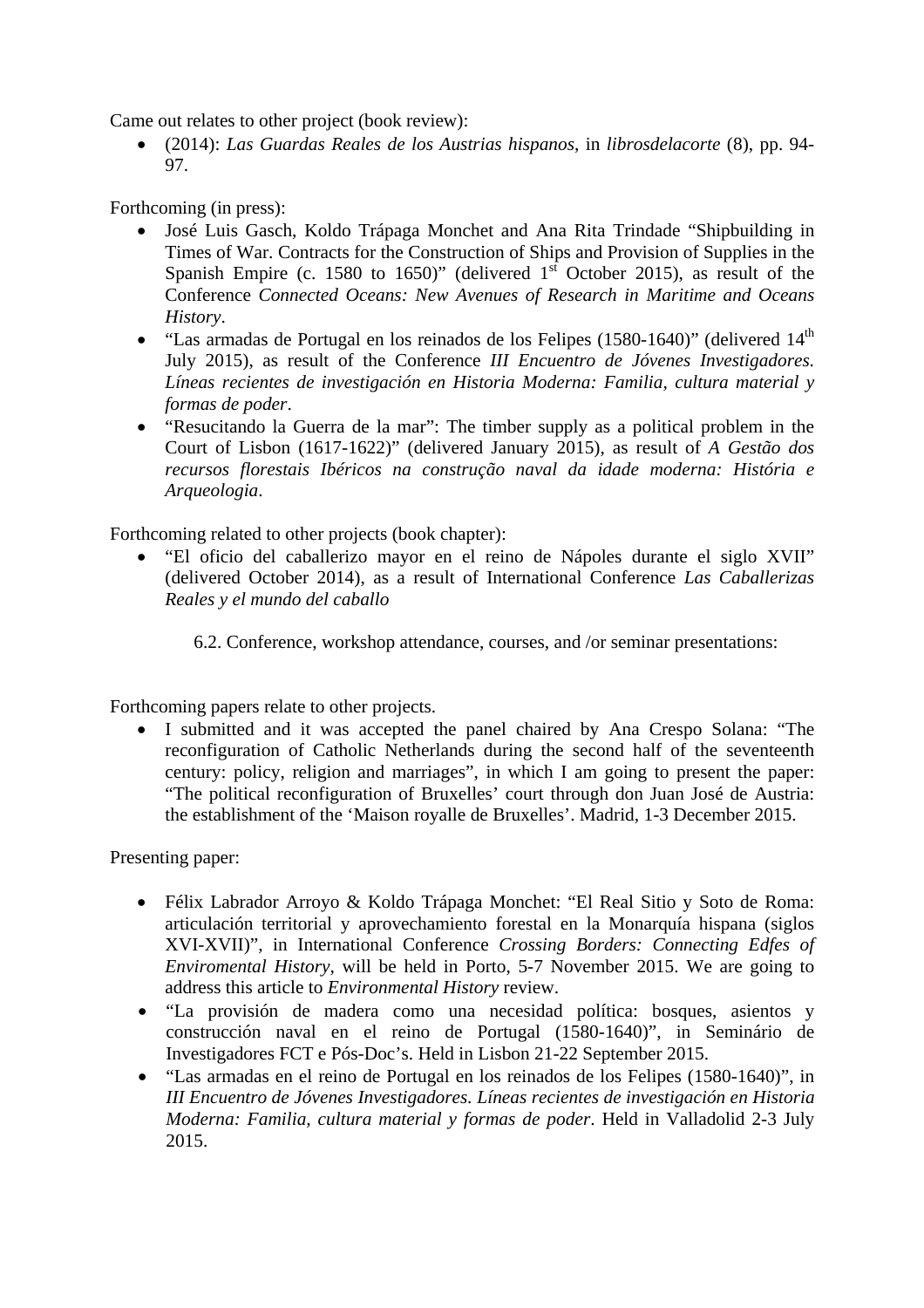- "The ForSEADiscovery Project", together with José Luis Gasch and Ana Rita Trindade, in International Conferences *Connected Oceans: New Avenues of Research in Maritime and Oceans History*. Held in Porto, 8-12 June 2015.
- "The administration of woodlands (Coutadas, Matas y Sitios Reales), regarding naval construction, on the Iberian Peninsula, during the  $16<sup>th</sup>$  century", together with Antonio Rocha Sántos in *Posseidon's Realm XX. International Conference on Underwater Archaeology: "Land under Water"*. Held in Nuremberg, 20-22 March 2015.
- Participation with the conference: "La organización de los bosques reales hispanos en el reinado de Felipe II: una aproximación a su estudio", in the I Encontro Científico: "A Gestão dos recursos florestais Ibéricos na construção naval da idade moderna: História e Arqueologia". Held in Lisbon, 26 November 2014.

Conferences links to other project:

- "La larga sombre del valimiento: el control de la Casa de don Juan por don Luis de Haro (1642-1661), in International Seminary *Hijos e hijas de validos. Familia, género y política nobiliaria en la corte española del siglo XVII*. Held in Rome, 21-22 May 2015.
- "The political development of Habsburgs' Courts through Johnf of Austria and official and unofficial Agents (1665-1679)", in *Esplendid Encounters 3: Diplomants and diplomacy in the Early Modern World*. Held in Florence, 5-6 March 2015.
- "El oficio del caballerizo mayor en el reino de Nápoles durante el siglo XVII", in *Las Caballerizas Reales y el mundo del caballo*. Held in Cordoba, 3-5 October 2014.

Workshops attendances:

- Marie Curie Annual General Assembly held in Porto, 6-7 February 2015.
- Assistance V Congress of IKUWA was held in Cartagena, 16-18 October 2014.
- 2. Research Skills and techniques acquired: 6.3. Training in specific new areas, or technical expertise etc:
- 3. Research management:
	- 6.4. Fellowship or other funding applications achieved (indicate name of award if known; include fellowships with entire funding periods, grants written/applied for/received, professional society presentation awards or travel awards, etc.)
- 4. Communication skills:
	- Attendance to English course at British Council in Lisbon (C1 level)
- 5. Other professional training (course work, teaching activity):
- 6. Anticipated networking opportunities
- 7. Other activities (community, etc) with professional relevance: